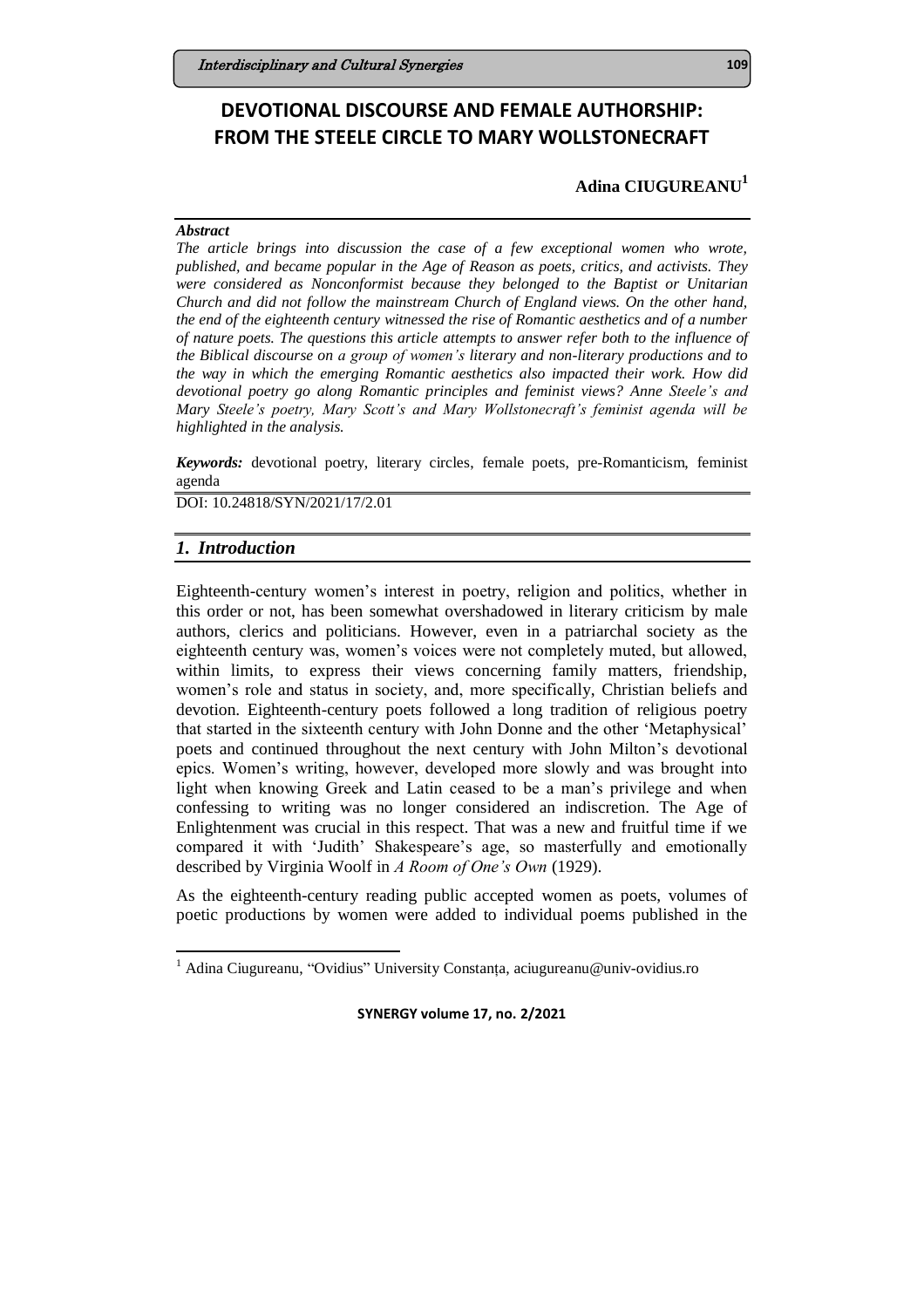| 110 | Devotional Discourse and Female Authorship:   |
|-----|-----------------------------------------------|
|     | from the Steele Circle to Mary Wollstonecraft |

major periodicals. Both received favorable reviews that openly revealed women's entrance in the selected circle of male writers. One such review printed on the occasion of the publication of Elizabeth Carter's volume, *Poems on Several Occasions* (1761) openly stated that '[t]here never was perhaps an age wherein the fair sex made so conspicuous a figure with regard to literary accomplishments as in our own' because, while, in the past, "a reading and writing wife was considered a miracle', at present, '[l]earning is […] grown so fashionable among all the ladies" (Longsdale (ed) 1984: xxxix). Although the point of the review was to praise the poetry of Elizabeth Carter, the tone reveals a patronizing attitude and an undisguised surprise at the discovery of a woman's genius.

In spite of the fact that literacy grew in the Age of Enlightenment, women's access to books in English or in a Classical language was limited to those belonging to the middle-classes, those who had the time to learn and to share their knowledge with their peers at informal dinners or in, what was called at the time, coteries or literary circles. Among these coteries, three seem to have become more prominent and to have produced important, though rather neglected, literature of all genres that developed topics ranging from nature, friendship, death/loss, women and society to devotion. Generally, the ladies belonging to these literary circles had a number of things in common: they were friends or related by family, they were middle- or upper-middle class, highly educated women, and were members of a specific Christian congregation. In all cases, their activity was both supported and supervised by clergy, male writers, and publishers.

# *2. Women's Literary Circles or Coteries*

One such circle of women, called the Anglican Bluestockings, belonged to the mainstream Church of England. Hosted by Elizabeth Montagu and her friend Elizabeth Vesey, the literary, artistic and socially active women convened in London in the second half of the eighteenth century. A few notable names among them were Elizabeth Carter, Clara Reeve, Hannah More, Anna Seward, known for writing poetry, fiction, for their criticism and activism, mainly in the field of education for girls. Another one was largely known as the Coterie of Unitarian women and included the poet Anna Laetitia Barbauld, her niece, Lucy Aikin, Elizabeth Benger, and even the proto-feminists Mary Hays and Mary Wollstonecraft. (Whelan, 2015: 3) Because of Unitarianism, which most of the group members, their family and friends shared, they were looked at as Nonconformists, based on their rejection of Anglicanism and on the particular interpretation of the Holy Bible. $<sup>2</sup>$ </sup>

<sup>&</sup>lt;sup>2</sup> The Unitarians believe in God as a single entity, not as trinity (God the Father, God the Son, and the Holy Spirit) which is essential in other Protestant faiths, and also in Catholicism and the Greek Orthodox Church.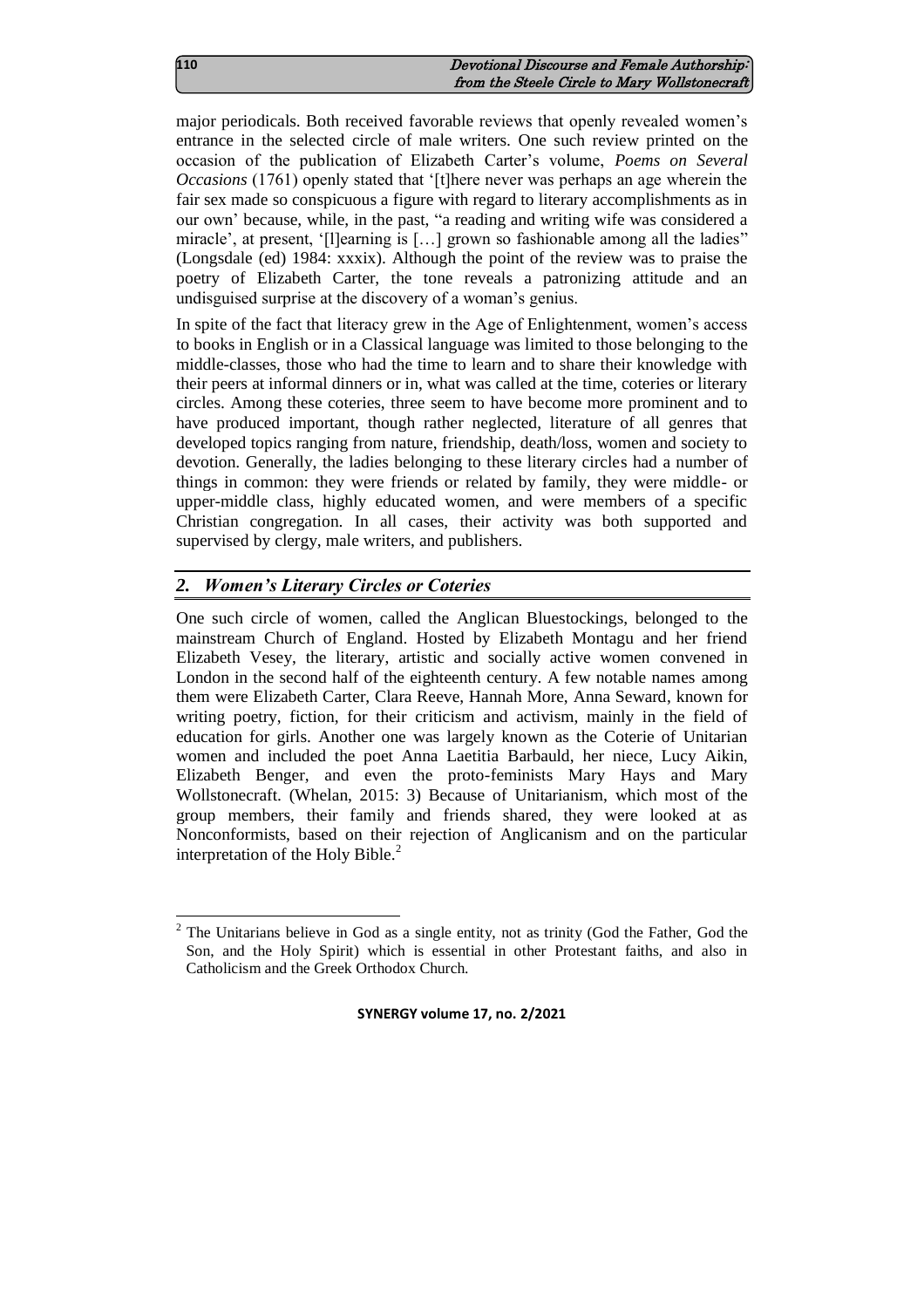#### Interdisciplinary and Cultural Synergies **111**

The third literary circle, also labeled as Nonconformist, gathered around the Steele family and counted the Steele men, all Baptist Clergy, and three generations of women writers starting with Anne Steele, her niece, Mary Steele as leading figures, and including Mary Scott, Jane Attwater, Elizabeth Coltman, their friends and family. With the exception of Mary Scott who, at some point in her life, turned Unitarian, the other members of the Steele Circle were and remained Reformed Baptists (Whelan, 2015:11).

The women belonging to the three circles not only knew one another, but also had collaborative moments when they circulated manuscripts among themselves, edited each other's work or sent critical feedback, which, according to Margaret Ezell, is in opposition to the mediated popular Romantic beliefs that women writers lived in "isolation, alienation, and competition." (Ezell, 2002: 57) The bond among these women, the way in which they supported and influenced one another, how they tried to keep economic independence through writing and publishing, irrespective of the directions that each of them took (poetry, fiction, activism) is illustrated by their lengthy correspondence and diaries.

Not all these women wrote devotional poetry, though most of them did, and not all devotional poetry was published, some of it was preserved in manuscript form. Looking at their literary productions, the women of the Steele circle distinguished themselves as both promoters of faith, from which they never distanced, and poets of talent, managing to combine the 'spiritual' with the 'worldly' in a manner that is worth investigating. According to Timothy Whelan's description of the Steele circle, the women writers

*embraced British culture, especially literary culture, yet never strayed so far from their faith that they could not apply spiritual lessons to their daily lives, combining faith and culture in their poems, letters, and diaries in ways that connect them with, while also distinguishing them from, Quaker, Methodist, and Unitarian women writers.* (Whelan, 2015: 5)

It is probably the interest in reading, and commenting on, the Holy Book as a whole, not as passages or disconnected stories, as Calvin himself did all his life, that encouraged the women of the Steele Circle to turn the English version of the Hebrew Psalms into devotional poems and compose hymns and prayers. On the other hand, their most prominent representatives wrote poems about nature, friendship, loss, which exceeds the devotional theme and reveals an appetite for pre-Romantic and Romantic topics. Anne Steele, for example, who published under the name of 'Theodosia', became both the leading woman hymn writer of the eighteenth century and a known poet of worldly matters. Her published hymns, which became so popular that they are sung at church services even today (Watson, 1977: 101) explore, besides themes of "faith, grace, affliction, duty, death, heaven, and divine inscrutability", major tenets of Calvinism, such as "Imputed Righteousness, Justification, Sanctification, and the Trinity" (Whelan, 2015: 4) all in accordance with the Baptist faith and with, what was called at the time,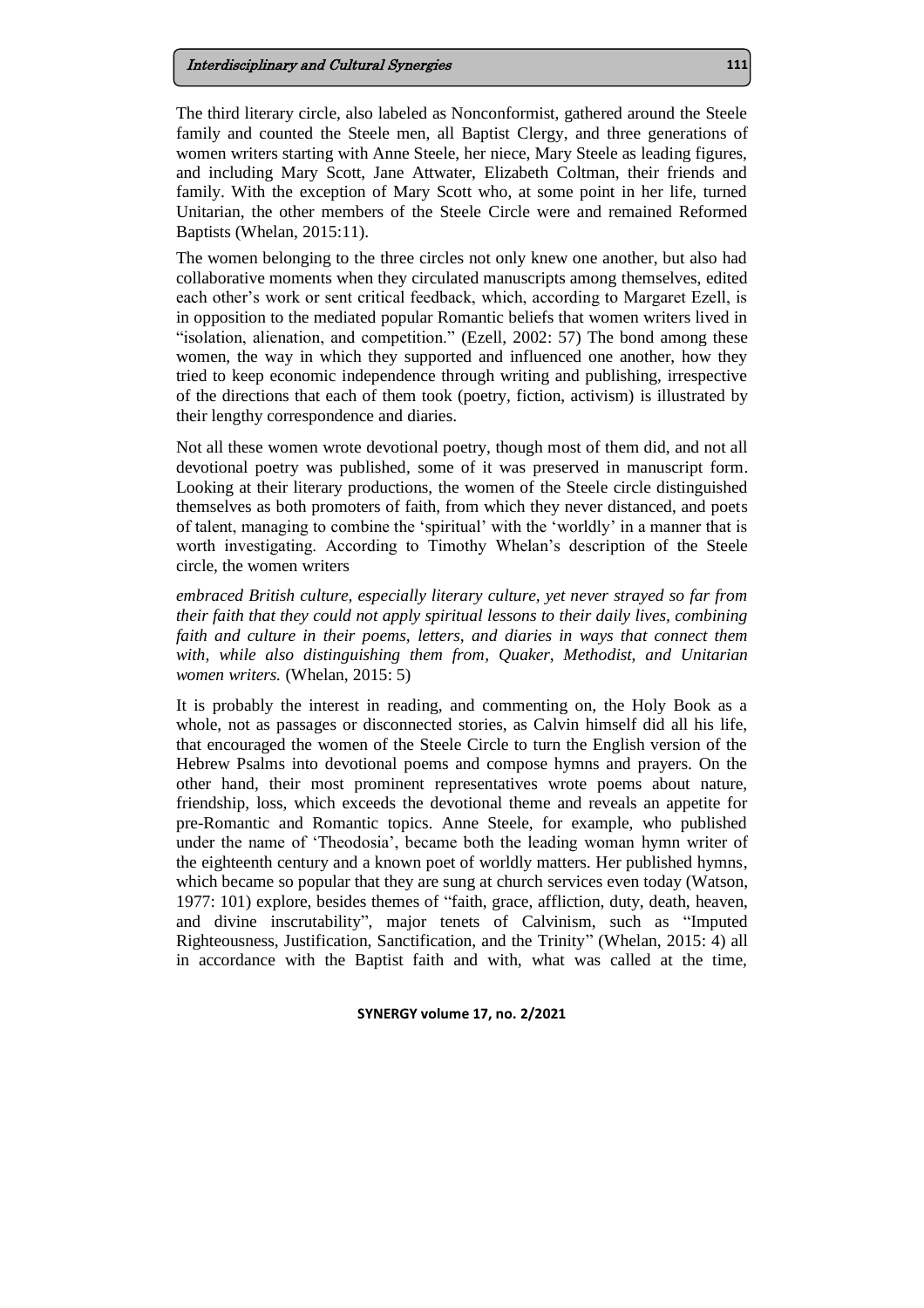| 112 | Devotional Discourse and Female Authorship:   |
|-----|-----------------------------------------------|
|     | from the Steele Circle to Mary Wollstonecraft |

Nonconformism. Yet, were the women of the Steele circle looked at as Nonconformist solely because of their faith or equally because of their education and interest in poetry and other literary productions? Formally, they were Nonconformist because of their faith, but I argue that their nonconformism exceeded the boundaries of religion and made them successfully embark on a writer's career which was largely the privilege of men. As writers, they behaved in conformity with their age: they published anonymously or under a pen-name or kept their literary productions in manuscript to be published posthumously. Yet, despite these constraints, they proved high competence and a strong desire of independence, subverting the common belief that they were less witted than, and inferior to, men.

It was very hard to find an established position in eighteenth-century culture as a Nonconformist man, let alone a woman. In his *Culture and Anarchy* (1869) Matthew Arnold looks at the Nonconformists as anti-Establishment clergy, who cannot reach perfection in culture because they fall short from attaining perfection in religion.

*The great works by which, not only in literature, art, and science generally, but in religion itself, the human spirit has manifested its approaches to totality and to a full, harmonious perfection, and by which it stimulates and helps forward the world's general perfection, come, not from Nonconformists, but from men who either belong to Establishments or have been trained in them.* (Armold, 1869: 4)

In Arnold's view, having deserted the Church Establishments cannot bring cultural or religious fulfilment and hinder the seekers of culture to reach 'sweetness and light.' He calls the Non-conformists "provincial" and "philistines" and launches an appeal to their unification under the large umbrella of the Presbyterian Church. (Arnold, 1868: 4, 6, 9). What Arnold cannot see is that the Nonconformists, men and women alike, had no interest in defending the ivory tower of culture. On the contrary, their attention swerved to the lower classes in their continuous struggle to enlighten and educate them, to create opportunities for children to study and understand the Holy Scripture and for young girls to be able to read and write.

Therefore, I argue that the literary productions of the Baptist women of the Steele Literary Circle had a double purpose: on the one hand, the hymns and the rewriting of the Psalms of the King James Bible in rhyming verse and on musical notes were meant to instruct the others, to explain the spiritual things of the Holy Bible through poetry and music. On the other hand, despite the imagery and diction of the King James Bible, easy to spot in their works, their poetry combined the eighteenth-century diction, rhythm and metre with the sensibility of pre-Romantic aesthetics.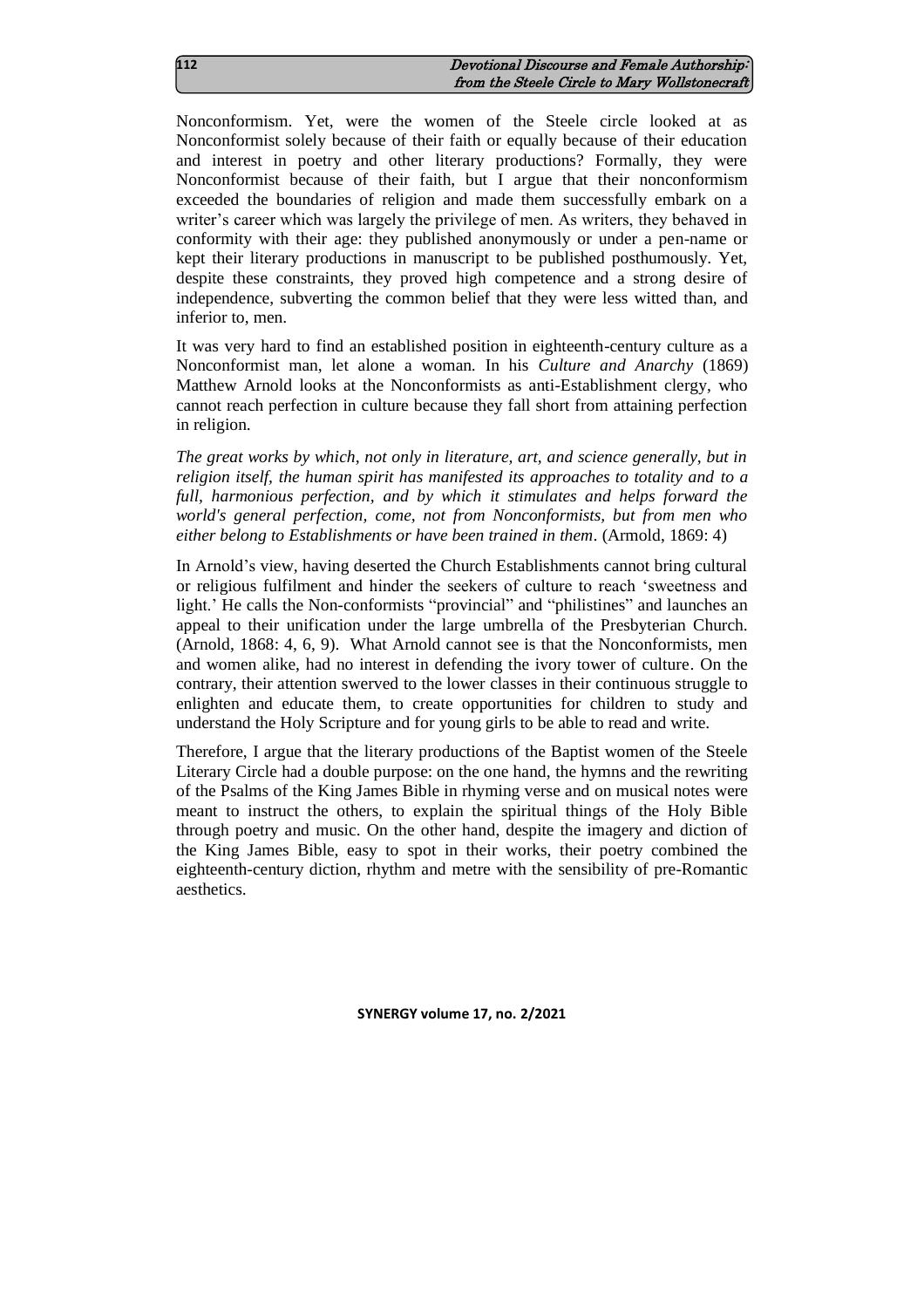### *3. The Steele Women's Poetic Discourse*

### *3.1 Anne Steele's Devotional Poems*

In what follows I will focus on the two directions described above: one, the analysis of the similarities and differences between two Psalms from the King James Bible and the respective versions offered by Anne Steele in her particular reading of them; two, the analysis of the Anne Steele's and Mary Steele's poetic productions as illustrations of pre-Romantic aesthetics that echoes William Wordsworth's Preface to *Lyrical Ballads*, in the 1800 edition.

Anne Steele published her first volume of poetry, *Poems on Subjects Chiefly Devotional*, under the *nom-de-plume* Theodosia, in 1760. Her penname, whose meaning in Greek is 'gift of God' or 'giver of God' suits the content of the volume which comprises, in its two parts, 106 hymns, 47 psalms, and a few 'occasional' poems on personal topics. The volume was so successful that a second edition was published posthumously in 1780, to which a third part consisting of miscellaneous poems was added. The edition was shortly followed by an equally acclaimed volume published in America.

Like a real devout, Anne Steel starts the first part of *Poems* with God praising hymns. God the Father and God the Son are glorified in various moments of the day and on various occasions, when the soul searches for happiness, for rest or is weary or joyful, melancholic or meditative. The display of emotion and the depth of sentiment are illustrated by phrases dedicated to God the Father and God the Son, such as: "Almighty Author", "Almighty Father", "the Great Sovereign of the skies", "Great Physician", "Great King of kings", "Great Ruler of the earth and skies", "my Maker and my King", "great advocate", "almighty friend", "comforter". The originality of Anne Steele's devotional vocabulary lies in her choice of metaphors, out of which only a few, such as Almighty, great King, comforter, had been borrowed from the Holy Scripture. "Great King", for instance, is to be found in a few places in the Bible, including Psalms 47, 48, 95. However, "Great King of kings" is Steele's intensified metaphor used in the hymn "Humble Worship":

*GREAT King of kings, eternal God, Shall mortal creatures dare· to raise Their songs to thy supreme abode, - And join with angels in thy praise?* (Steele, A. 1760, 1: 37)

Another one of the Biblical words, "comforter", may be found in the King James Bible in Samuel 10, Job 16, Ecclesiastes 4, Lamentations 2, Nahum 3, and Psalm 69 in negative constructions, meaning the absence of true "comforters" for those who need comforting. In the New Testament, however, in the *Gospel according to St. John*, the word is used by Christ to let the Apostles know that the Father will give them a Comforter ("And I will pray the Father, and he shall give you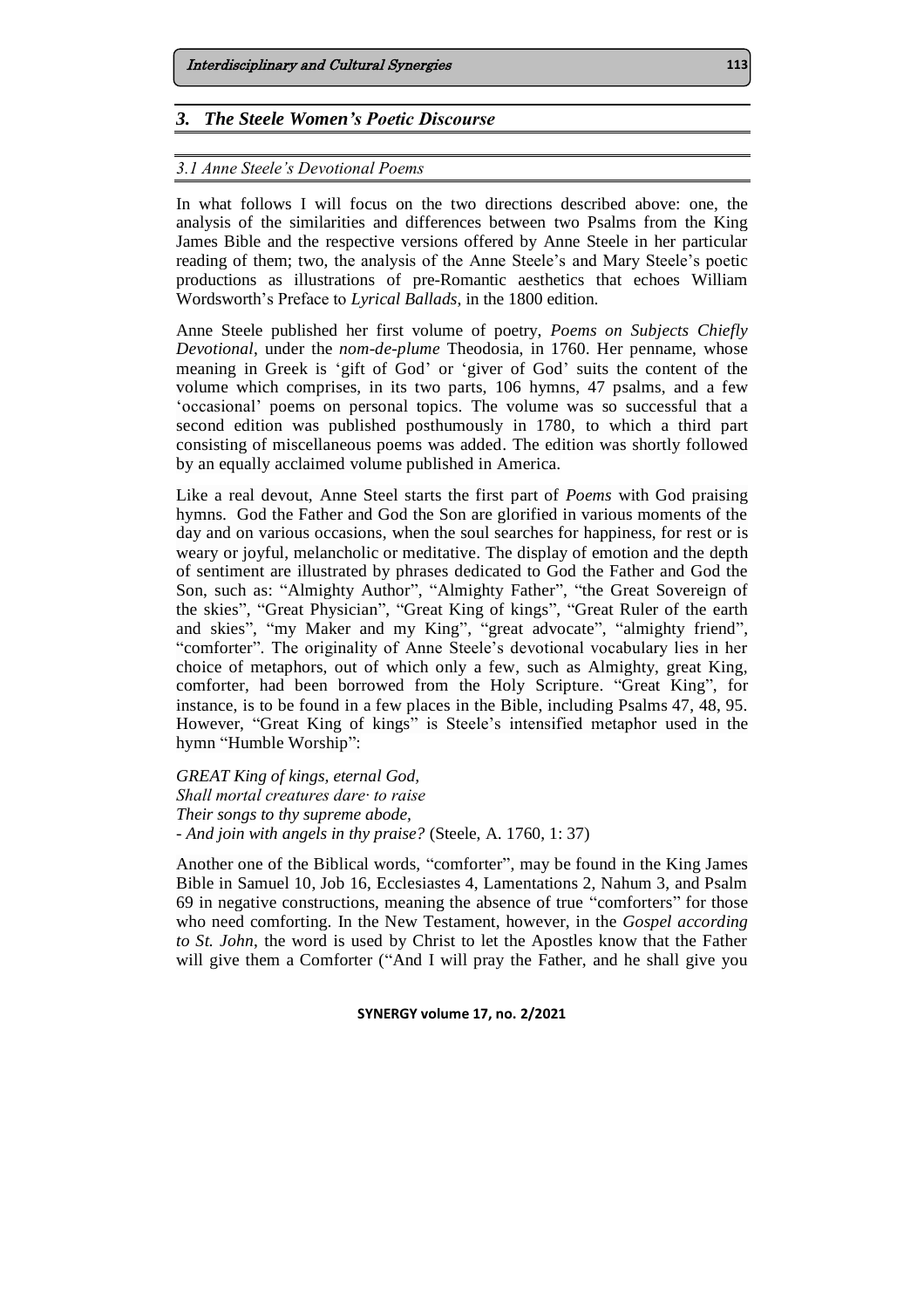| 114 | Devotional Discourse and Female Authorship:   |
|-----|-----------------------------------------------|
|     | from the Steele Circle to Mary Wollstonecraft |

another Comforter", John XIV, 16). He is later disclosed, in line 26, to be the Holy Ghost ("But the Comforter, which *is* the Holy Ghost, whom the Father will send in my name", John XIV, 26). Jesus also continues to explain the role of the Comforter who "shall teach you all things, and bring all things to your remembrance, whatsoever I have said unto you"). The distinction between "no comforter" and *the* "Comforter" is made clear in the Holy Scriptures as a distinction between the 'old', the time before Christ, and the 'new', the time that will follow Christ's sacrifice as St. John describes it in the Gospel.

In her hymn, "The Influences of the Spirit of God in the Heart", which Anne Steele declares to have been inspired by John XIV, 16 and 17, she calls for God's Spirit (i.e. the Holy Ghost, but also the Spirit of Truth, that is Jesus Himself) to dwell in her "fainting heart" forever. The Spirit is described as a "Great spring of comfort, life, … and light", a comforter who lives near ("nigh") the believing soul. Steele's optimistic belief that the Spirit will fill her heart is based on Christ's promise in John XIV that "I will not leave you comfortless; I will come to you" (17). Doubt does not exist in Anne Steele's hymns. To her, Christ is the "Comforter", the "Redeemer", the "Saviour", the "Physician of Souls" and also the "Great advocate" and the "almighty friend". While "redeemer" and "saviour" are repeated many times in the Old Testament, "Physician of Souls", "great advocate" and "almighty friend" are Steele's metaphorical names for Jesus Christ. They reveal, besides the poet's genuine devotion and creativity, her capacity of rendering the ideas of the Scriptures through accessible vocabulary to the common reader and daily church goer, which was one of the goals of the Calvinist/Baptist clergy.

Anne Steele's strategy of writing her hymns was to start from a line of the Old or New Testament, a line that must have impressed her very much. She then built on it, added rhyme and rhythm and turned it into a hymn. An example in this respect is the poem, "The Intercession of Christ", based on one line from Hebrews VII. In Paul's *Epistle to the Hebrews*, the Apostle describes Jesus Christ's mission to be a redeemer, to intercede for the absolution of people's sins ("Wherefore he is able also to save them to the uttermost that come unto God by him, seeing he ever liveth to make intercession for them", Heb., VII, 25). Anne Steele elaborates on this idea, by praising Jesus, who, "before his Father God, / Pleads the full merits of his blood". By doing this, He becomes the "great Redeemer", the "great advocate" and "almighty friend" who, "[a]bove our fears, above our faults, / His pow'rful intercessions rise, / And guilt recedes, and terror dies" (Steele. A., 1760, 1: 64-65). The poem grows from an intense expansion of the original line from the Epistle.

A very short line from the Corinthians ("For we walk by faith, not by sight"; Cor V, 7) inspires Anne Steele to write the poem "Faith in the Joys of Heaven", in which she elaborates on 'faith' that brings "joys beyond the sky" and on the common use of 'sense' (her interpretation of 'sight') which "can but furnish scenes of woe, / In this low vale of tears", where "No groves of heav'nly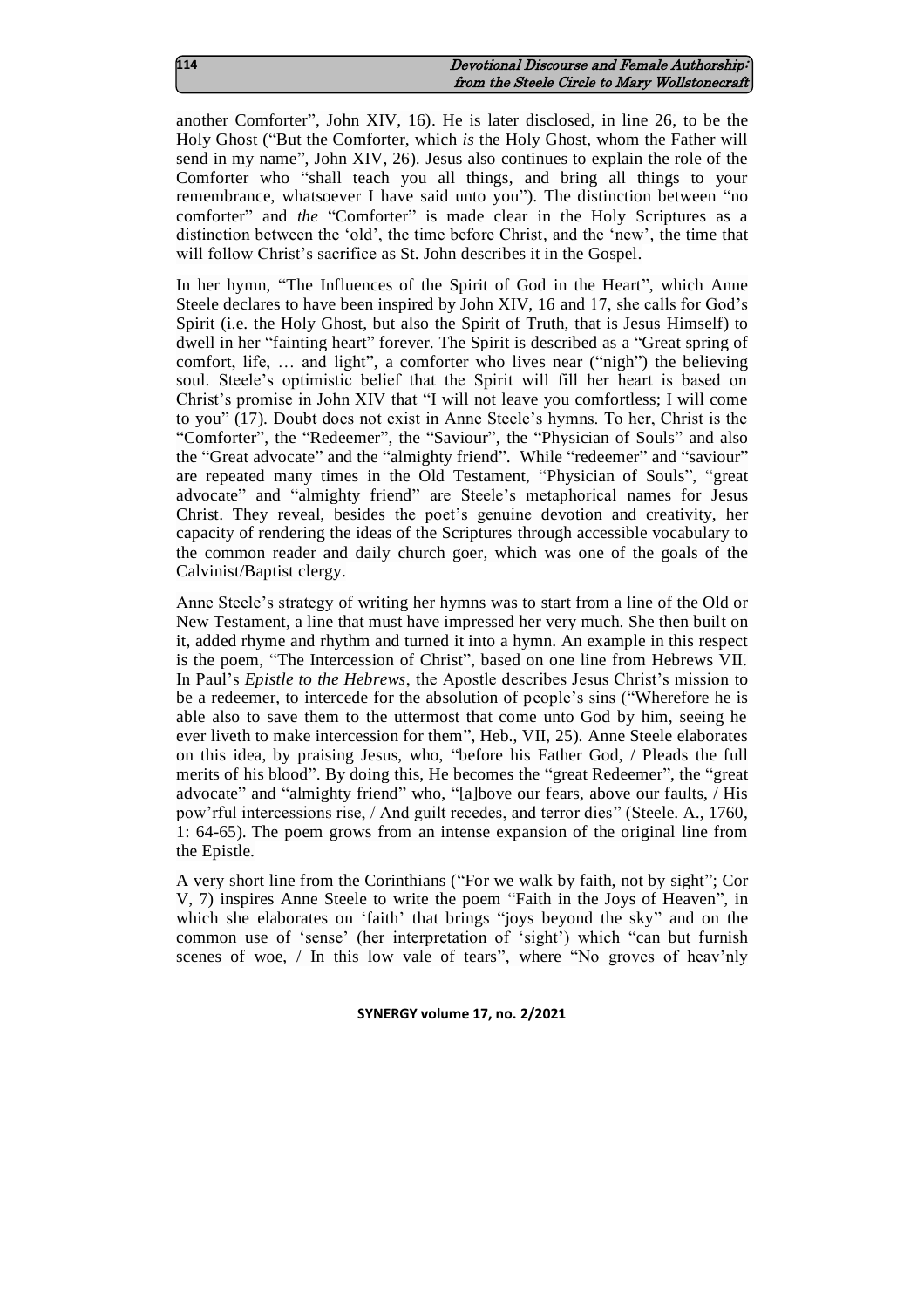pleasures grow, / 'No paradise appears." (Steele, A. 1760, 1: 70). The poem is structured on the opposition between faith (heart) and sense (reason), which is Steele's personal interpretation of the original word used in the Corinthians.

Grounded on Descartes's dualism, the opposition 'heart' *versus* 'mind' is basic in eighteenth-century philosophy and lies at the core of eighteenth-century thought. John Locke and David Hume, on one side, Spinoza and Kant, on the other, discuss the existence of mind and body and its effects on humanity in general, religion, politics, and society in particular. Contrary to the different, approaches to the body-mind duality by philosophers, devout Christians, whether Conformists or not, question the body-mind opposition when it comes to belief in God and salvation by Christ. Neither can exist by itself and neither is more valued than the other. Therefore, mind and body (reason and heart) should coexist and support each other in man's attempt to ascend to heaven. Anne Steele shares this view, because, as she affirms in her poem, it is the heart that drags the "erring mind" and it is passion ("celestial ardour") that reveals, to both sense and faith, the joys of heaven.

Most of the eighteenth-century poets tried their skill at turning passages from the Holy Bible into odes or hymns, besides indulging themselves in writing odes on Fancy and satires on mundane (London) life. There was little difference between 'translating' and 'paraphrasing' in the eighteenth century, both terms sharing a similar meaning. While 'translate' meant 'carry across' languages and cultures (Lat. *translatio*), 'paraphrase' denoted the action of 'translating loosely' (Gr. *paraphrasis*) according to Samuel Johnson's definition of the word. (Morris, 1974: 104-114). Considering that hymn writers and psalmists started from an already translated text, 'paraphrase' was the official term used by both men and women poets. However, the difference between them lay in the strategies used in 'paraphrasing'. Whereas to male poets and psalters it was a mere exercise to rewrite, usually famous, passages from the Bible in poetic form with rhyme and metre, to female poets, 'paraphrasing' meant elaborating on the biblical text, an action that required high poetic creativity. An example of 'paraphrasing' as 'rewriting' into rhyme and metre could be found with any psalmist who accommodated the Psalms of the King James Bible into versions to be recited or sung in church.

One such version, very popular throughout the eighteenth century in the Anglican church, was Nahum Tate and Nicholas Brady's *A New Version of the Psalms of David in Metre*, published in 1696. The two psalmists stuck not only to the meaning of the initial text, but also to the vocabulary, which they used in their version as much, and as often, as possible. Thus, for instance, the paraphrase of Psalm 1 of the King James Bible follows the content of David's translated text that offers the reader three suggestive poises of the faithful: keeping the right path, observing, and meditating on, the law of God, and living on God's words just as a tree planted by the river lives on water. The same ideas and the same images,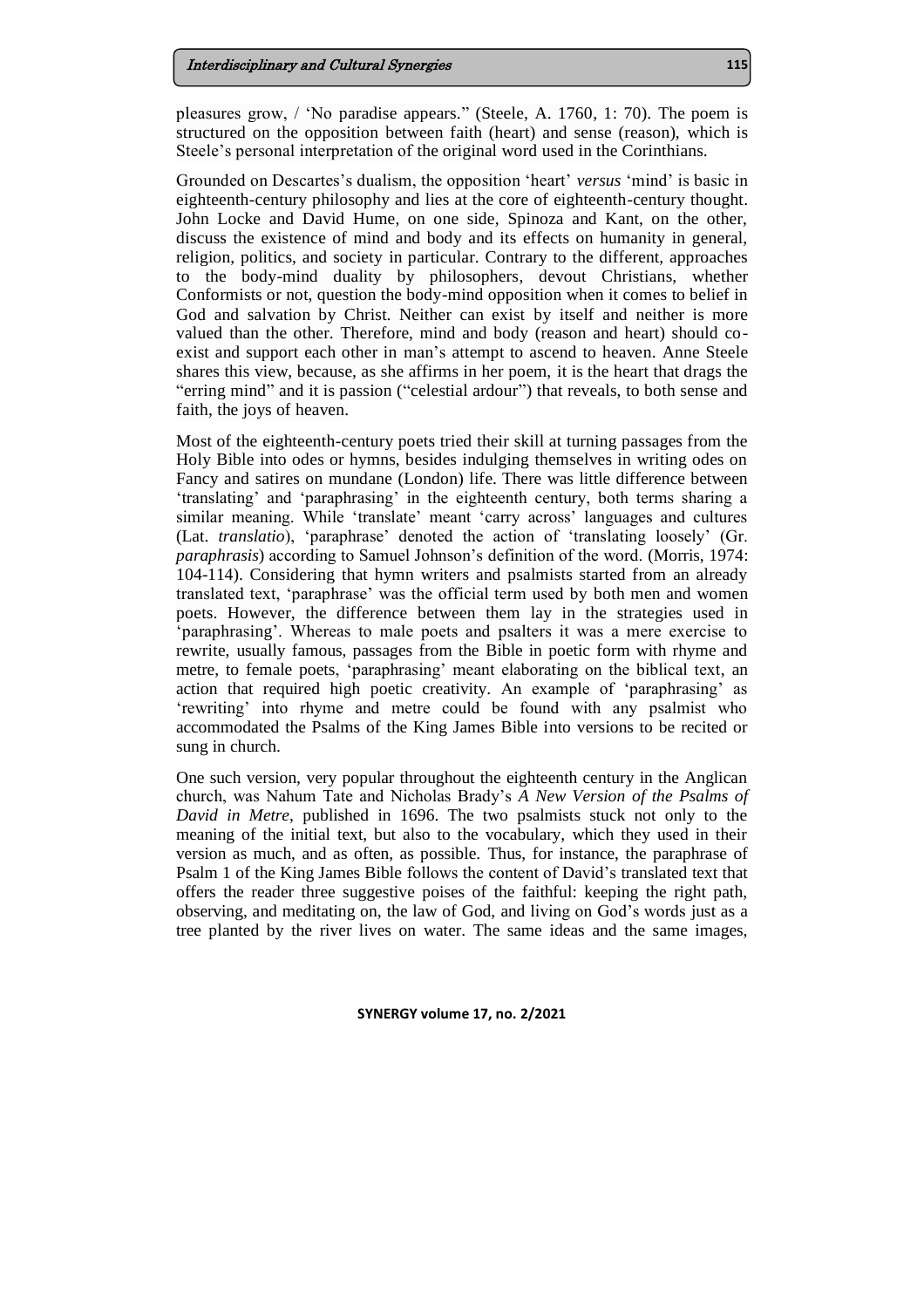| 116 | Devotional Discourse and Female Authorship:   |
|-----|-----------------------------------------------|
|     | from the Steele Circle to Mary Wollstonecraft |

described in words that an eighteenth-century church goer may understand more easily, are found in Tate and Brady's version.

Women psalmists, on the other hand, were more imaginative when 'paraphrasing' the biblical text. They religiously followed the structure of the psalms, generally based on synonymous parallelism, like the psalm under discussion, but they also looked for poetic devices (metaphors, epithets, personifications) and more modern vocabulary to render the meaning of the original text. Paula Backscheider calls these women poets, among whom I would certainly include Anne Steele, 'the voice of paraphrase' (Backscheider, 2005: 126-137) due to their extraordinary resourcefulness when adapting the Psalms to eighteenth century grammar and vocabulary. To her, women psalmists do not simply 'paraphrase', which they claim to do in all modesty, but they give 'paraphrasing' a particular voice. The second volume of Steele's *Poems on Subjects Chiefly Devotional*, for example, contains 47 'paraphrased' psalms, out of the 150 of the Book of Psalms. Comparing the first half of Psalm 1 of the holy text with Steele's Psalm the First, the poet's creativity, her way of embellishing the text with poetic devices becomes immediately noticeable.

Psalm 1 King James Bible

1 BLESSED is the man that walketh not in the counsel of the ungodly, nor standeth in the way of sinners, nor sitteth in the seat of the scornful.

2 But his delight is in the law of the LORD; and in his law doth he meditate day and night.

3 And he shall be like a tree planted by the rivers of water, that bringeth forth his fruit in his season; his leaf also shall not

wither; and whatsoever he doeth shall prosper.

Psalm the First Anne Steele

*1. Happy the man, whose* heav'ndirected feet

*Avoid the crowded path where sinners meet; Who shuns the lofty seat of* impious

pride; *Of men, who* dare Jehovah's *law deride*.

*2. He in the sacred, venerable law,*

*(Inspiring holy thoughts and pious awe,)*

*Continual meditates with new delight; Guide of this day, and solace of his night!*

*3. Beneath* heav'n's kindest influence *he shall grow, Like a fair tree where cheering waters* 

*flow;*

*Whose* grateful boughs confess the happy soil,

*And crown'd with autumn's richest bounty smile*.

(Steele, A. 1760, 2:131)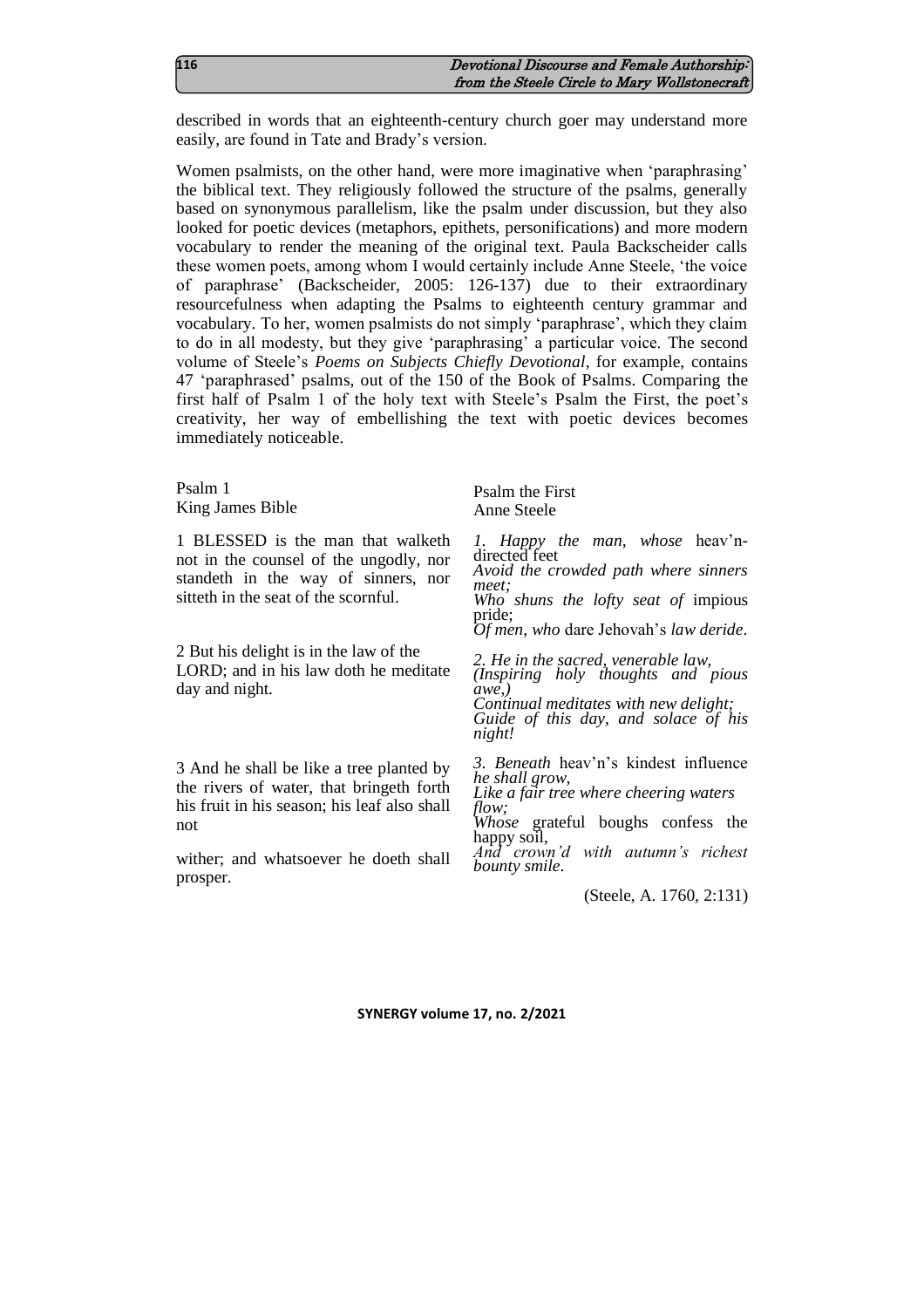In her version, a happy man has 'heav'n directed feet', a reference to Judgment Day, when God will separate the pure from the sinful. Man and nature intertwine: the happy man grows, like a tree, 'beneath heav'n's kindest influence' and confesses the 'happy soil' (meaning both roots and grave) while waiting for Judgment Day, when he expects to be crowned (the crown of a tree, the crown on a man's head) and rewarded with a smile. The richness of the metaphors and personifications creates the image of a regained Paradise.

Steele's general strategy as a psalm rewriter is to use the entire version of the Authorized Text as a starting point for her own version. However, at times, she chooses only a few verses of a Psalm and fills in the free space left unoccupied with her own ideas and images that she wants to convey through the poem. Psalm 137, for example, one of the most popular of the Holy Book, best known as "By the Rivers of Babylon", refers to the forced exile of the Israelites to Babylon, after Jerusalem was destroyed. The psalm has nine lines, divided into three unequal parts: lines 1-4 describe the hard life of the people who have to live on an alien land and their reticence to play the harp for the oppressor, lines 5-6 are an ardent admonition to those who might forget their beloved city, Jerusalem, and lines 7-9 are filled with images of prophetic, violent revenge.

Anne Steele elaborates her poem on the core ideas of the Psalm: the hapless fate of the exiles, a self-admonition, and a prophetic retribution day. She develops the ideas in 12 stanzas, with a strong focus on the fate of the exiles, who are not Babylon's slaves, but reside in Babel: "Where Babel's rivers winding stray / A silent, cool retreat we chose". By opening her poem with Babel instead of Babylon, she addresses all the peoples who got 'exiled' from Mother tongue in their attempt, and impunity, to reach God. Returning to the fate of Sion, she mourns for the Israelites' grief and "streaming eyes" and deplores the "wretched, ruined state." The apocalyptic vengeful scene at the end is replaced with a moment of atonement, when God forgives Babel for trespassing the law ("sure reward awaits thy guilt") and an image of vengeance which is so strong that it hurts the eye:

*Happy the man who then shall rise,*

*(While heav'n the righteous vengeance owns,) And dash with unrelenting eyes, Thy bleeding babes against the stones.* (Steele, A. 1760: 228-230)

The combination of forgiveness and retribution fits into the image of the Apocalypse of the New Testament rather than into the actions of God the Father of the Old Testament who is known to be more vengeful and less forgiving than God the Son, whose mission was to bring peace, love and forgiveness.

Like most Nonconformist poets' mission, Anne Steele's was to "edify, instruct, enlighten and inform others in the knowledge of spiritual and heavenly things" (Whelan, 2015:17). Enlightening through poetry was, to her, a major component of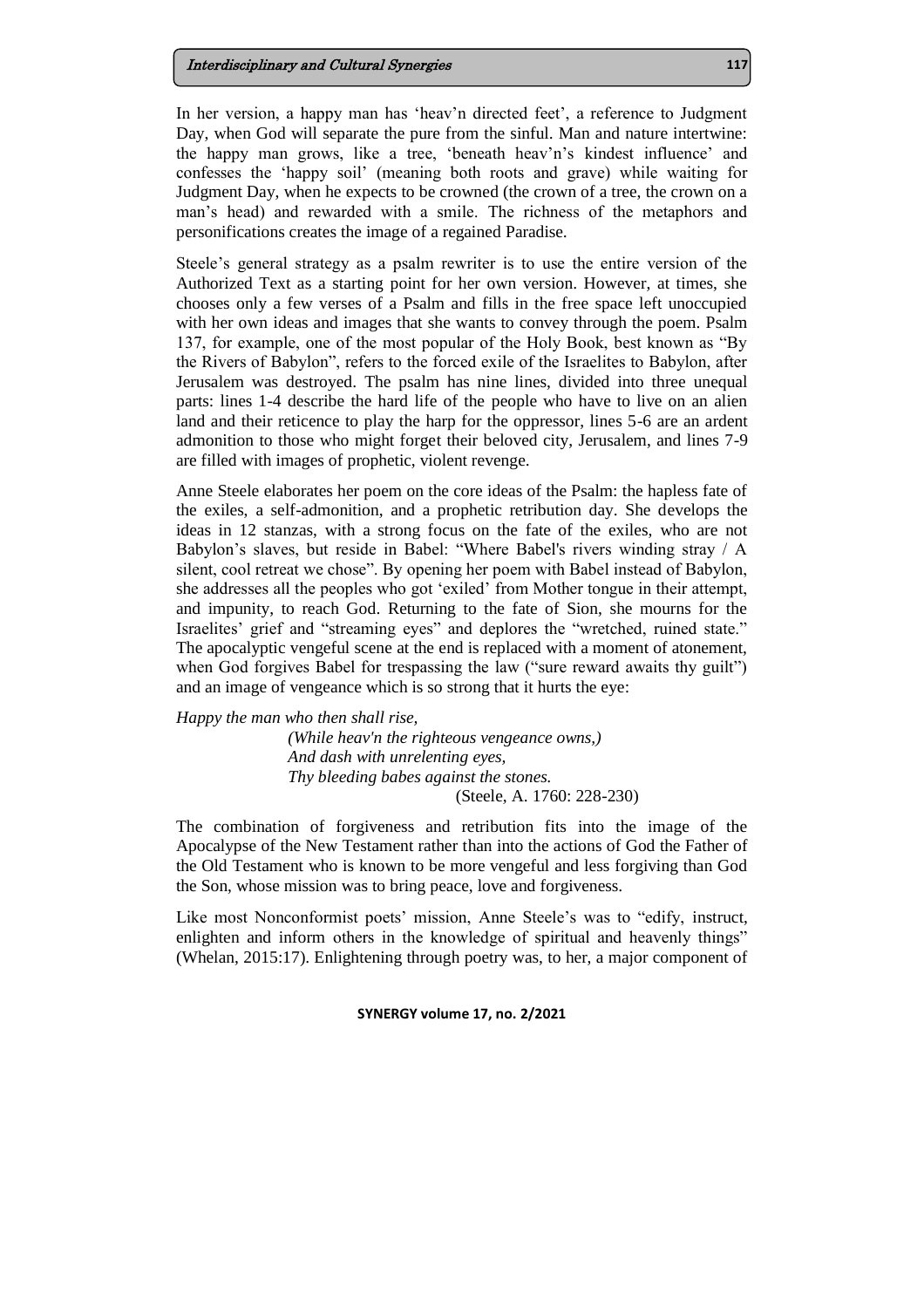| 118 | Devotional Discourse and Female Authorship:   |
|-----|-----------------------------------------------|
|     | from the Steele Circle to Mary Wollstonecraft |

'instruction'. Yet, she did it not only through versification and the use of metre, but also through 'autochthonization', the rendering of biblical subjects into eighteenthcentury easily detectable and understandable imagery. Her devotional poems are not 'unadorned' like the Calvinist/Baptist chapels, nor are they a 'plain', succinct picture of human spirituality, as Donald Davie claims (Davie, 1993: 25). They fuse, what Davie calls, "simplicity, sobriety and measure" (25) with restrained passion, a visible characteristic of pre-Romantic sensibility. It is this restrained passion and Steele's inclination towards isolation and retirement in nature that are associated with pre-Romantic poetry. Anne Steele's nature poems pave the way to Wordsworth and Coleridge's Romantic aesthetics, with a focus on feeling, on the aroused emotion. Her poem "Spring and Autumn", for instance, is an example of meditation on the transitory aspect of life, both natural and human, which, badly managed, may reveal "blossoms" that "only serv'ed for show".

> *When Spring her various sweets, And op'ning blossoms cheer the eyes, And fancy ev'ry beauty meets, Whence does the pleasing transport rise?*

*Soon will their transient date expire, They fly and mock the fond pursuit; New pleasures then the thought inspire, And bounteous autumn yields her fruit*. (Steele, A. 1760, 1:29)

In most of her secular poems, Steele longs for solitude, retirement and meditation, which brings her very close to spirituality and devotion. She calls for solitude as the Romantic poet calls for the inspiring Muse: "Kind Solitude, I love thy friendly shade" ("Retirement and Solitude") and "Softly -pleasing Solitude, / Were thy blessings understood" ("Solitude"). Solitude and retirement coupled with meditation reveal, on the one hand, the innermost beauties of nature, and, on the other, the path that leads to revelation and complete devotion of God.

*3.2 Mary Steele's Sensibilities*

While Anne Steele was, and still is, acclaimed for her religious poetry, for her hymns and psalms, her niece, Mary Steele (1753-1813), wrote poems that are much closer to pre-Romantic aesthetics besides conveying nonconformist ideas as regards society and education. She was one of the members of the Steele Circle, more involved in activism, politics, and feminism than her much acclaimed aunt.

Mary Steele's poetry combines the theme of isolation and retirement with feminist sensibility about the equality of sexes. Her *nom de plume* is Sylvia, or Silvia, meaning 'forest' or 'woods' in Latin, which sends the reader of her poems to the theme of nature, highly cherished by the poet. To Sylvia, nature invited to solitude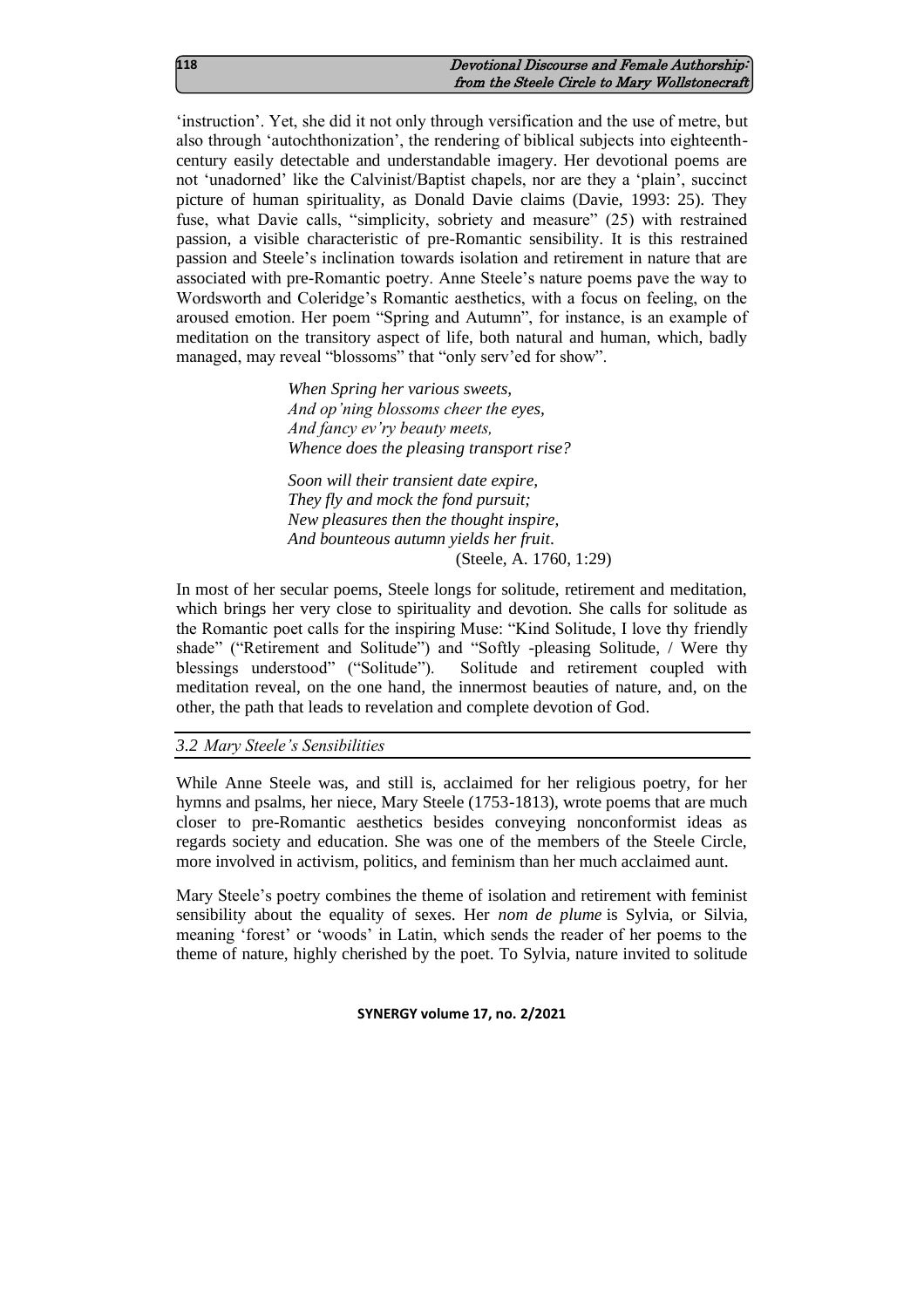### Interdisciplinary and Cultural Synergies **119**

and reflection, as it did with her aunt, but as opposed to her aunt's deep and complete devotion that nature enhances, she found in nature a secluded place which she could share with her female friends. Mary Steele cherished the woods at her uncle's estate at Yeovil, where she often went for strolls, especially in the company of the fellow-poets Myra (Mary Scott) and Celia (Miss Williams) to whom she dedicated a few poems. The "beauteous sylvan scenes around", in which her "feet" learned "to stray" with Myra and Celia offer Mary Steele the opportunity to muse about her very dear friendship with the two fellow-poets and crave for their presence, by her, for the stroll ("A Rural Meditation", 1766).

Two of her poems, "The Rustic Maid" and "Rural Pleasures", both composed in 1771, reveal the poet's love for nature and solitude, the themes that prefigure Wordsworth's Preface to the 1800 edition of the *Lyrical Ballads* in which he foregrounds "humble and rustic life" as the chief subject of the volume, "because in that condition of life our elementary feelings coexist in a state of greater simplicity" (in Brett & Jones eds. 1991:236). To 'Sylvia', rural life, quiet and "[r]emote from Hurry, Noise and Strife", makes the perfect scene in which the Nymph (i.e. the maid) walks unseen in "Solitude" and "Peace", far from any *Lordly Man*'s "guileful plan" of betrothal. That uninvaded space, undisturbed by "lordly Husband's frown" or marital discord, undeceived by any "broken Vow", makes "Virtues bloom / within the rural Maiden's breast", while "Unseen, Unknown she struts thro' time" and, "wafted to a happier Clime, / She blooms beyond the reach of Scorn" (in Whelan, ed. 2011, 3:72-73). The poem entwines nature, solitude, and rural life, with a nonconformist attitude toward marriage, which, in Mary Steele's opinion, ruins the woman's freedom of action and of mind. Though Wordsworth's "low and rustic life" was meant to describe the life of the lower classes in the countryside, Mary Steele's image of rustic life conforms to Wordsworth's vision that, in the situation of 'rustic life' "the essential passions of the heart find a better soil" (in Brett & Jones eds. 1991:236).

Mary Steele's "passions of the heart" include, besides nature worship, strong feelings of friendship for her aunt, "[t]hat dearest bliss, the Converse of a Friend", and her circle of female poets, whom she kept very close to her heart. In "Rural Pleasures" (1771), the rural scene, with "[t]he new mown Hay dispensing sweets around" and the "rural Landscape" still "pleasing" in winter seem to be innocent pleasures in which "Simplicity displays her Charm" (in Whelan, ed. 2011, 3:71- 72). They are, in fact, strong passions of 'a simple Maid' who calls for the "gentle rural Muse" to lend her "Aid" and "bid this Bosom glow with vital fire!". While she enjoys this "unpolished Lay" (i.e. landscape) and devotes it to "Friendship's generous flame", she disregards "Ambition's fleeting form" and asks for "Nature's beauties to explore". Retirement in nature close to her friends and aunt, Theodosia, is enough to make "Virtue and Content this bosom warm" and worship "Nature's bounteous Lord", who, in this context, refers to God. The spiritual Father, less demanding and oppressive than the earthly man, thus replaces the *Lordly Man* of "The Rustic Maid".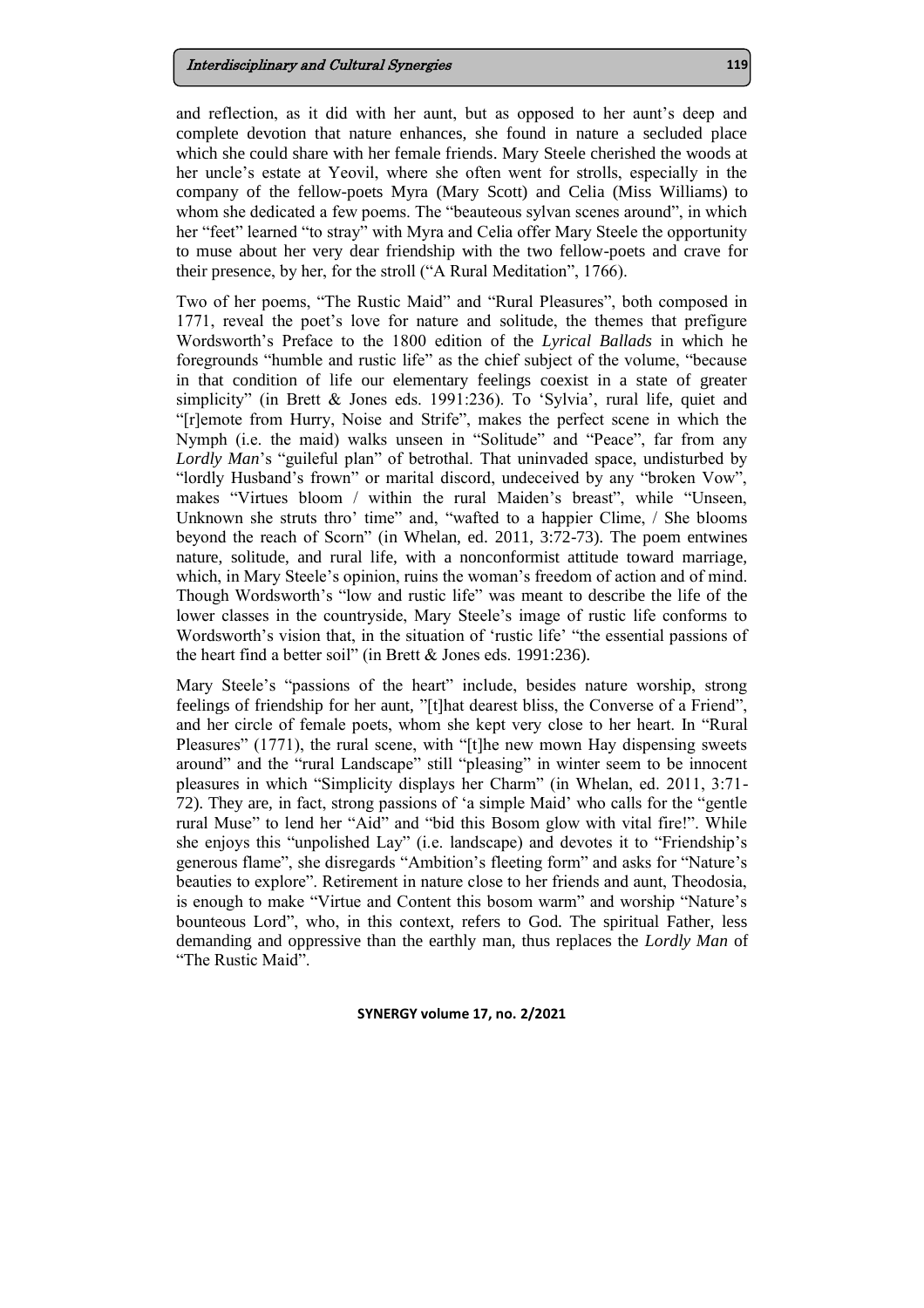| 120 | Devotional Discourse and Female Authorship:   |
|-----|-----------------------------------------------|
|     | from the Steele Circle to Mary Wollstonecraft |

Mary Steele's vision of feminine and masculine corresponds to the image of virtues that intertwine in, what Whelan calls, an 'androgynous spirituality' (Whelan, 2015: 57). She strongly believes in the equality of the sexes and, if marriage and domestic duties hinder a woman's desire to write poetry, then the marital contract should be rejected, because it obstructs woman's freedom to develop her in-born artistic gifts. Her dedication to a life of poetry writing made her postpone her marriage until an age beyond the usual one for starting a family. Mary Steele's attitude concerning marriage may have been influenced by the two important revolutions of her time: American and French. Both enflamed the spirit of the young generation of men and women alike. The Steeles and their friends (like the Attwaters, whose young members, Jane and Marianne, also wrote poetry) were opposed to the war against the American colonies and were convinced that individual liberty and religious tolerance were worth fighting for. Just as they sided with the American colonies, they also tacitly supported the French revolutionary ideas and, although they were opposed to the war against France, they later became disillusioned with Napoleon's wish to become a dictator. To the Nonconformists, especially for the Baptists, the French Revolution fit into the biblical paradigm of "liberation from bondage" (Prickett, 1996: 157-158). Nonconformism was, therefore, not only a religious dissent, it was also sharing anti-establishment attachments and progressive principles such as liberty, equality and brotherly love (in Whelan, ed. 2011, 3: 45-46).

# *4. Mary Scott, Mary Wollstonecraft, and Early Feminism*

Against this background, feminist ideas blossomed. In the Steele Circle, they first started with Mary Steele's theme of the woman-poet as independent rustic maid, a lover of nature's beauties and of solitude, which, according to her, was the sole provider of intellectual, emotional, and spiritual satisfaction. To this, she clearly opposed the vanities of society, in general, and of conventional marriage, which she described as a cage, in particular. Her own marriage occurred when she was 43 years old, an unusually old time for the first marital contract at the time. Through her poetry she exposed her ideas of human love, whether between a man and a woman or between two women (Whelan, 2015: 76). True love, she considered, did not depend on biological sex. To prove her creed, she wrote and published the poem *Danbury; or the Power of Friendship, a Tale* (1776), which she dedicated to her friend Mary Scott ('Myra'). In her 'tale', composed in pentameter form and set in medieval times, she describes death as the utmost sacrifice a woman is capable of to prove her love for her female friend.

Mary Scott, who shared Mary Steele's views on nature, solitude and friendship (she also postponed marriage as much as possible and seemed to be deeply unhappy with the marital status), was a strong voice in support of women-poets. When John Duncombe, an Anglican priest, published *The Feminead or the Female Genius* in 1757, in which he praised 15 British women writers from the reign of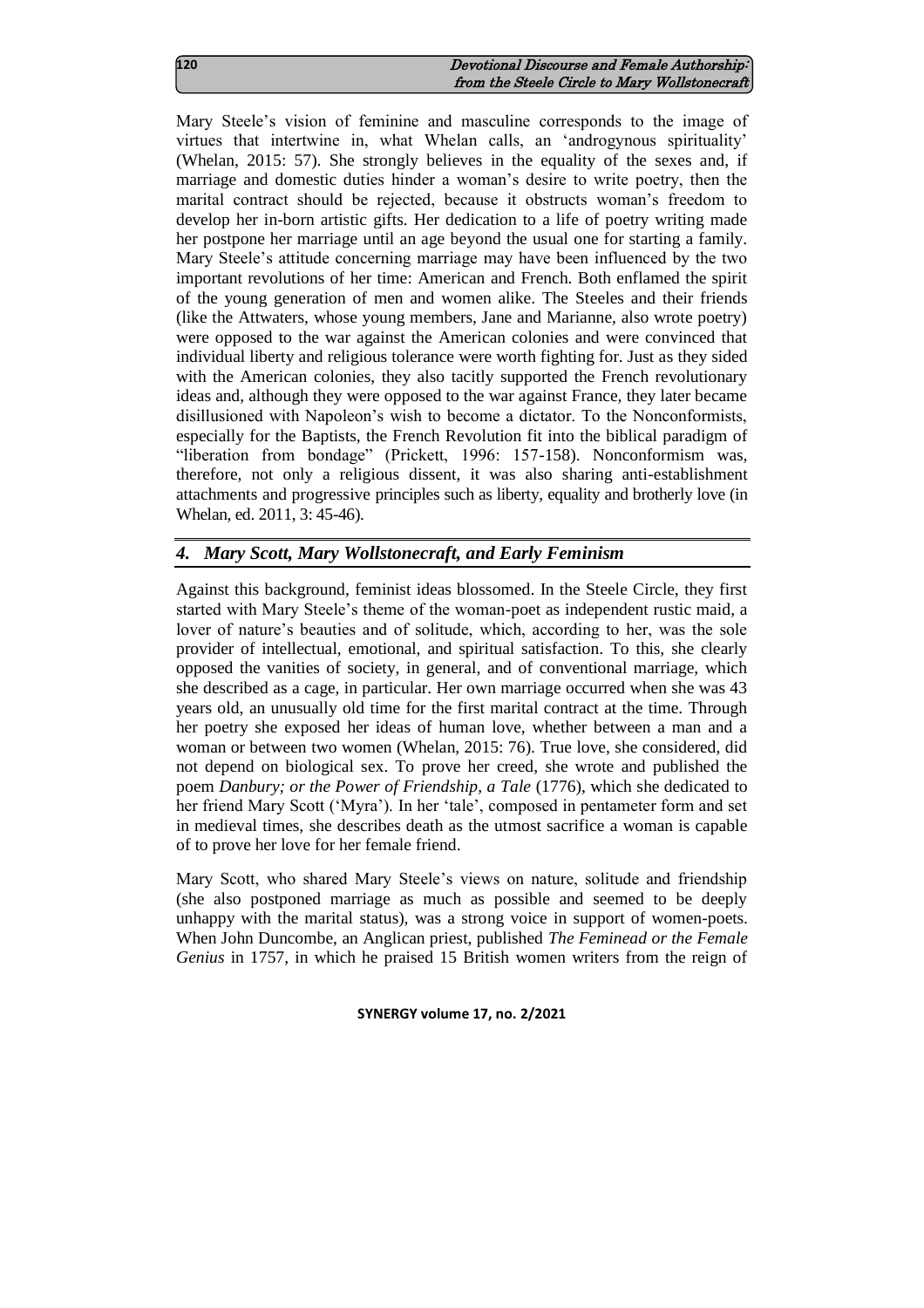Charles II to mid-eighteenth century, Mary Scott felt the need to write a response: *The Female Advocate* (1774). It took her almost twenty years to write and publish the long poem, but its feminist message has lasted through centuries. She not only added to Duncombe's list of 15 women another 35 and came up with 50 names of women poets from Henry VIII's last wife to the present, but she also described the achievements of the British female poets from a woman's perspective.

Duncombe's praise of female poets has a strong patriarchal tone. The speaker addresses "lordly Man" who is invited to praise "the Sex [he] love[s]" and to tell how "adorn'd with every Charm, [women] shine, /In Mind and Person equally divine, / Till Man, no more to Female Merit blind, /*Admire* the Person, but *adore* the Mind (Duncombe, 1757: 4, ll.11-14). Woman is referred to in these lines as if she were an object, a thing of art, whose merits have been discovered lately and who, at times, reveals more than the mere exterior aspect, in which case Man may start to "*adore* the Mind". The speaker seems to have been surprised by the discovery of female genius and, though he praises woman for her artistic talent, he advises her to "employ by Turns the Needle and the Pen" (l. 357). It is probably this patronizing description of woman that Mary Scott felt it did not conform to reality, besides the short list of talented female poets that Duncombe produced. Although she praises him for writing about women, she cannot help noticing his infatuated shortsightedness. Therefore, she reacts to *The Feminead* by writing a 522 line-long poem (compared to the 320 lines of Duncombe's) in which she praises 50 women, including both Renaissance female authors and recently published writers like her close friend, 'Theodosia', and the Black servant and former slave, Phillis Wheatley.

In the Preface to *The Female Advocate*, Mary Scott gives a brief analysis of the current state of facts, regarding the case of women in a patriarchal society. She wonders how much men know about "the distinction of sexes in souls, of the studies, and even of the virtues proper for women." (Scott, 1774: vi). She acknowledges the fact that women have been allowed by men to study "the imitative arts", but they are still prohibited "from cultivating an acquaintance with the sciences" (vi). Moreover, a woman whose "faculties" are left "to rust" is seen with "a more favorable eye" than the one who engages in the search for truth. She pleads for women to have access to general education and to be offered the opportunity to read literature, which will improve "their minds in useful knowledge", in the "leisure hours", if they are not talented enough to write (Scott, 1774: viii). The two concepts of enlightenment and education are general pursuits on the Nonconformists' agenda. To them, the women of the Steele Circle have added their claim for equal rights between the sexes as regards education as a compulsory path to mind improvement. Mary Scott's deep, passionate concern about the inequality of the sexes is expressed in her wish that "a time may come, when men will be as much ashamed to avow their narrow prejudices in regard to the abilities of our sex, as they are now fond to glory in them" (vii). Her undisguised critique of Duncombe's haughty attitude is revealed in her wish.

Mary Scott was encouraged in her poetic career and in the publication of *The Female Advocate* by William Steele IV, Mary Steele's father ('Philander' in the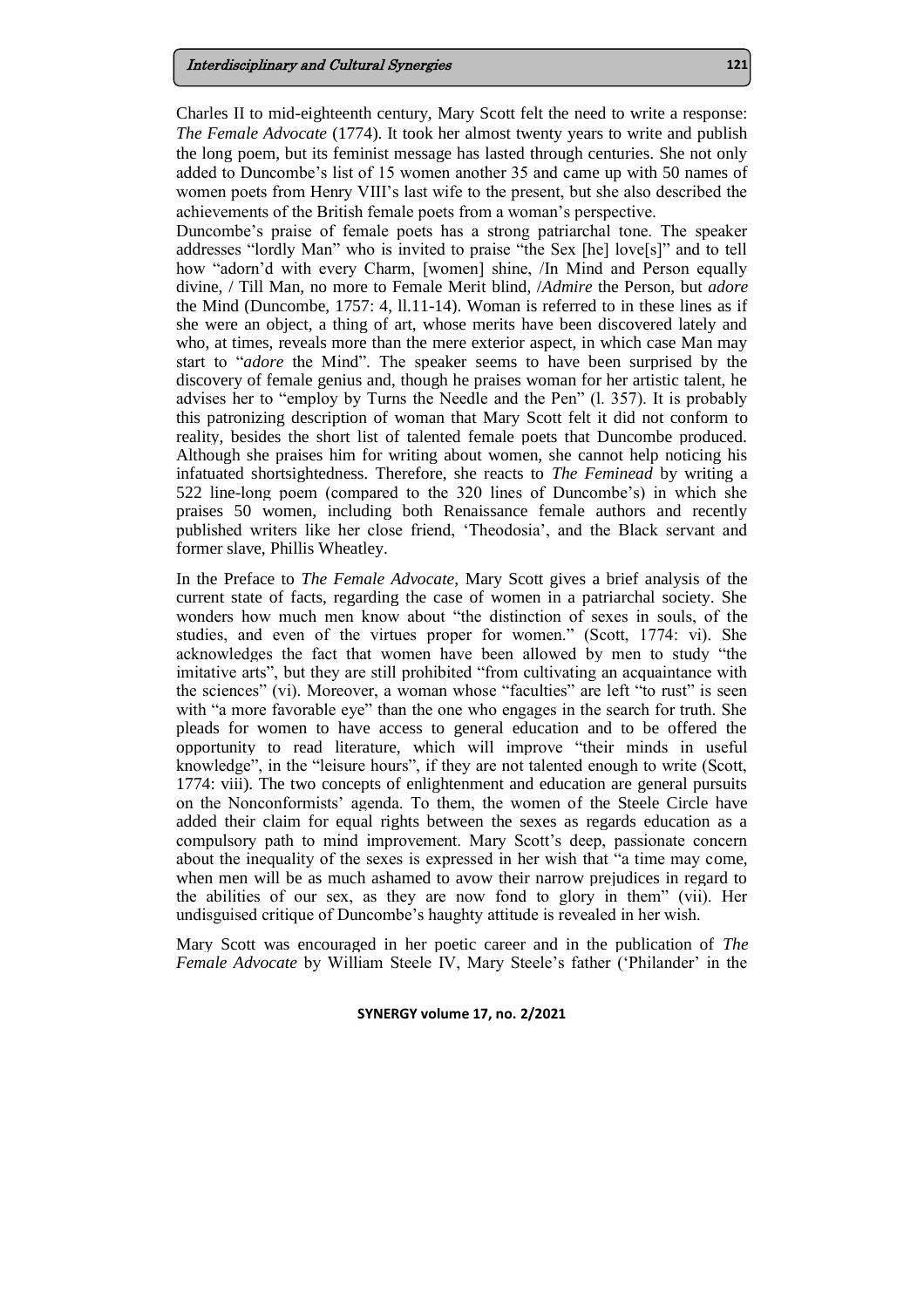poem), a 'lordly Man' whom she praises for his open-mindedness and thanks for his continuous support of her poetic achievements.

> *PHILANDER! Generous, affable, sincere, His taste as polish'd as his judgment clear, Blest with the tenderest feelings of the Heart, Wise without Stiffness, prudent without Art*. (Scott, 1774: 39, ll. 489-492)

He must be one of the men who will not have to be "ashamed for his narrow prejudices" in the future. As a Nonconformist, he was a man who encouraged the women of the Steele Circle to celebrate the essential doctrines of eighteenthcentury Baptism. The importance of family and practice of religion within it, the recognition of the natural world as representative of spiritual values, the power of prayer as well as an appreciation of England's civil and religious liberties are only a few of the virtues that he taught his daughter, Mary Scott, Jane Attwater and their female friends. These are some of the ideas that they use in their poetry whether religious or secular. Mary Scott, for instance, celebrates them in both her hymns and in the religious composition in verse, *Messiah. A Poem* (1788). Schooled by Anne Steele, Scott's hymns composed before the publication of *The Female Advocate* reflect her mentor's Calvinist/Baptist views, a faith she shared with her family and friends in the Steele circle before her movement into the Unitarian church the following decade. This could probably be the reason why manuscript copies of her hymns that circulated far beyond the Steele circle got lost. (Whelan, 2015: 109)

Returning to her feminist view on the necessity of women's education, it predates Mary Wollstonecraft's similar comments in *A vindication of the Rights of Woman: with Strictures on Political and Moral Subjects* (1792). A Unitarian herself, Wollstonecraft writes the feminist manifesto as a response to the French Catholic Bishop and Minister, Talleyrand-Périgaud's report on public instruction, presented to the National Assembly of France in 1791. Wollstonecraft' s *Vindication* is an essay in which she heatedly argues for women's rights in the British society. "My main argument", she writes, "is built on this simple principle, that if [woman] be not prepared by education to become the companion of man, she will stop the progress of knowledge and virtue", which will affect the children's education as well (Wollstonecraft, 1796: vi). She develops this argument in 13 chapters, out of which Chapter 12 is dedicated to public education, while the last chapter draws general conclusions to the entire essay. Among the revolutionary ideas, which Wollstonecraft introduces, two distinguish themselves: education for women and mixed day-schools for boys and girls. Women, according to Wollstonecraft,

*have been allowed to remain in ignorance, and slavish dependence, many, very many years, and still we hear of nothing but their fondness of pleasure and sway,*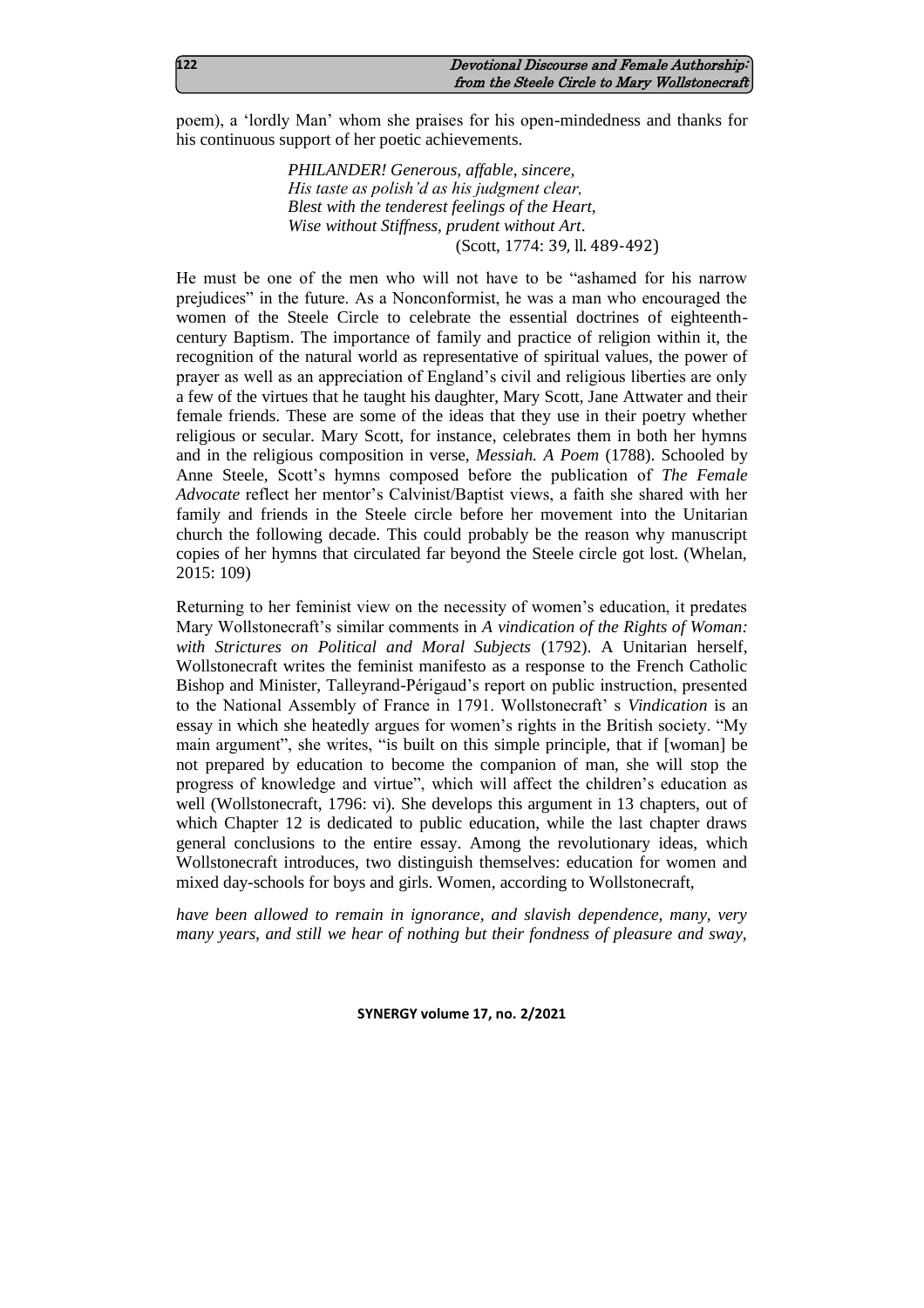*[…] their childish attachment to toys, and the vanity that makes them value accomplishments more than virtues.* (Wollstonecraft, 1796: 385)

To her, this state of woman is unproductive because it does not lead to the preservation of morality in the society. Virtues are developed through general education, not only through religion and recitation of texts without understanding them. Education should be organized in national establishments, not in boarding schools, in which the child lives far from his or her parents, or at home, where the child is unable to socialize with children of his/her generation. Established in mixed day-schools, Wollstonecraft argues, "the constitution of boys would not be ruined by the early debaucheries, which now make men so selfish, or girls rendered weak and vain, by indolence, and frivolous pursuits" (Wollstonecraft, 1796: 390). By growing and developing together, boys and girls establish an equality between the sexes, which would allow friendship to grow and "love to temper the heart for the discharge of higher duties" (390).

Unlike Mary Scott, for whom friendship is unlimitedly sacred and utterly divine, Wollstonecraft regards friendship as a social interaction, an emotional bond between same-sex or mixed sex individuals, based on the shared memory of school years. While Mary Scott's view on the liberty and progress of women is both religious and aesthetic, according to her belief that more women should develop their artistic skills, write and publish, Wollstonecraft looks at women from social and political perspectives and foregrounds their role in the society and family for the advancement of learning.

# *5. Conclusion*

Contrary to Matthew Arnold's opinion that Nonconformism had negative effects on the church and society, because of its Philistinism and anti-Establishment attitude, the Calvinists/Baptists (the Steeles and their circle) and the Unitarians (Mary Wollstonecraft and Mary Scott, towards the end of her life, among others) contributed to the enhancement of British culture in the eighteenth century. Being educated and creative they were very active in the literary and cultural life at the time by reading, editing, sharing, criticizing, commenting on, and responding to, men and women writers' poetic or fictional works. While the Baptist women became famous for their devotional poetry (odes, hymns, psalms) as well as for their secular writings, the Unitarians got involved in the women's "cause" and fought for a change of the old prejudice concerning the (in)equality of the sexes. Besides struggling to maintain an economic independence as writers and to change the views regarding the marital status considered to be the only way for a woman to attain achievement in life, they also expressed a deep sensibility in their writings, prefiguring early nineteenth-century Romanticism. In their poetic and religious discourse, they managed to create an "imagined community" (Kelly et al. 1999: xxiv) of women writers whose talent and dedication paved the way for nineteenth-century women's artistic achievements and stronger feminist views.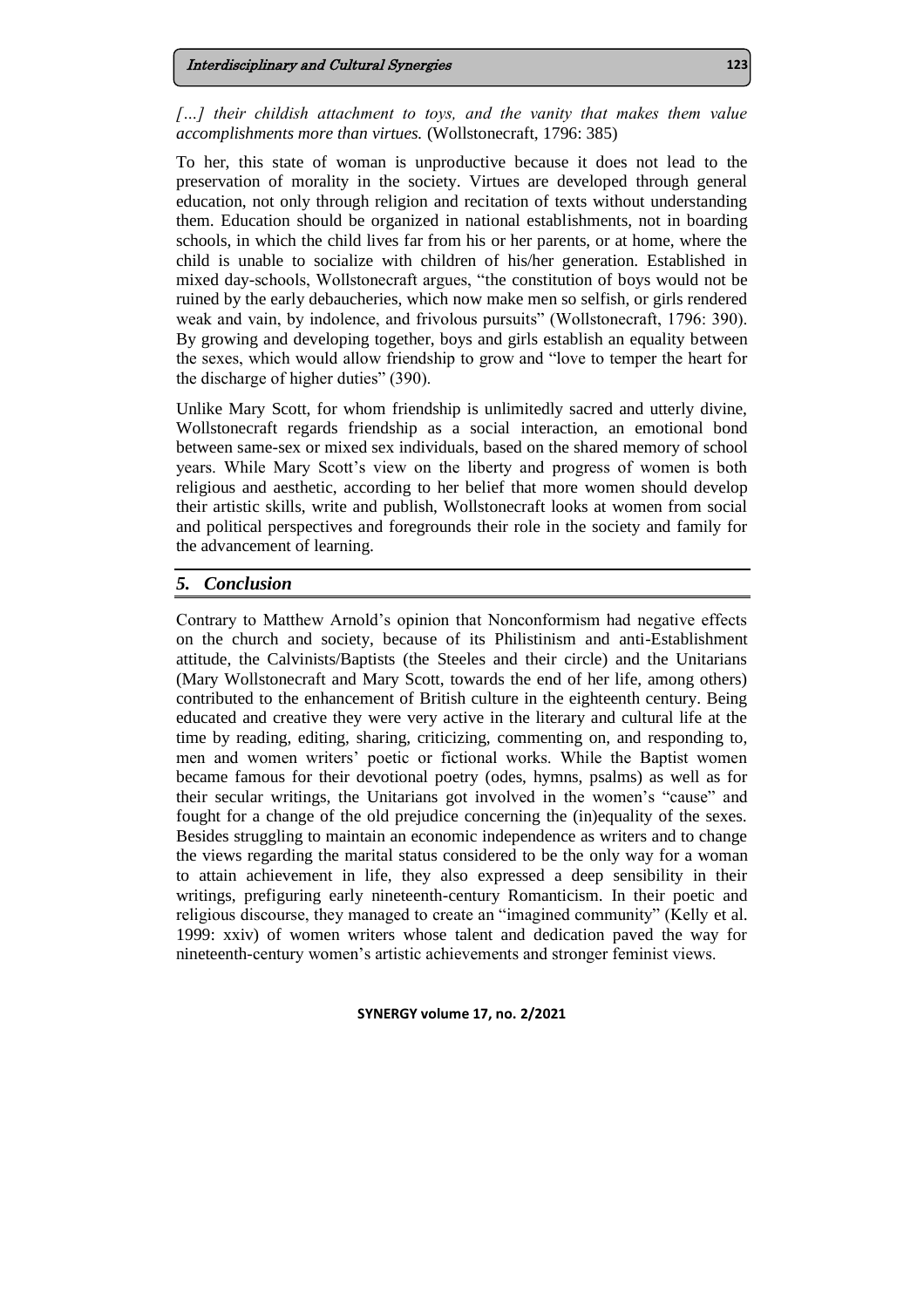### *References and Bibliography*

- **Arnold, M.** 1869. *Culture and Anarchy*, Blackmask online, 2001. Retrieved from [https://www.blackmask.com.](https://www.blackmask.com/) Accessed on 20 November 2020.
- **Backscheider, P. R**. 2005. *Eighteenth-Century Women Poets and Their Poetry (Inventing Agency, Inventing Genre)*, Baltimore: The Johns Hopkins University Press.
- **Benson, L. F**. 1915. *The English Hymn: Its Development and Use in Worship*. London: Hodder and Stoughton.
- **Brett, R.L., Jones, A.R.** (eds). 1991. *Wordsworth and Coleridge: Lyrical Ballads*, London, New York: Routledge.
- **Davie, D.** 1993. *The Eighteenth-Century Hymn in England*. Cambridge: Cambridge University Press.
- **Duncombe, J**. 1757. *The Feminead: or, Female Genius. A Poem*. 2nd ed. London: Printed for R and J. Dodsley. Retrieved from [https://books.](https://books.google.ro/books?id=g7ohAQAAMAAJ&printsec=frontcover&hl=ro&source=gbs_ge_summary_r&cad=0#v=onepage&q&f=false) [google.ro/books?id=g7ohAQAAMAAJ&printsec=frontcover&hl=ro&sour](https://books.google.ro/books?id=g7ohAQAAMAAJ&printsec=frontcover&hl=ro&source=gbs_ge_summary_r&cad=0#v=onepage&q&f=false) [ce=gbs\\_ge\\_summary\\_r&cad=0#v=onepage&q&f=false.](https://books.google.ro/books?id=g7ohAQAAMAAJ&printsec=frontcover&hl=ro&source=gbs_ge_summary_r&cad=0#v=onepage&q&f=false) Accessed on 6 May 2021.
- **Ezell, M. J**. 2002. "The Posthumous Publication of Women's Manuscripts and the History of Authorship", in *Women's Writing and the Circulation of Ideas: Manuscript Publication in England, 1550-1800*. Justice, G. L. and N. Tinker (eds), Cambridge: Cambridge University Press, pp. 121-136.
- **Franklin, C**. 2015. "Enlightenment Feminism and the Bluestocking Legacy", in *The Cambridge Companion to Women's Writing in the Romantic Period*, Looser D. (ed.), Cambridge: Cambridge University Press, pp. 115-128.
- **Kelly, G**. (gen. ed). 1999. *Bluestocking Feminism: Writings of the Bluestocking Circle, 1738-1785*. London: Pickering & Chatto, Vol 1.
- **Keeble, N. H**. 1987. *The Literary Culture of Nonconformity in Later Seventeenth-Century England*. Athens, GA: University of Georgia Press.
- **Lonsdale, R**. (ed.). 1984. *The New Oxford Book of Eighteenth-Century Verse*. Oxford: Oxford University Press.
- **McGrath, A., D. C. Marks** (eds). 2004. *The Blackwell Companion to Protestantism*, Oxford: Blackwell.
- **Morris, D. B**. 1972. *The Religious Sublime: Christian Poetry and Critical Tradition in 18th -Century England.* Lexington, KY: University of Kentucky Press.
- **Pohl, N. and B. Schellenberg** (eds). 2003. *Reconsidering the Bluestockings*. San Marino, CA: Huntington Library.
- **Prickett, S. and R. Carroll** (eds). 1998. *The Bible. Authorized King James version with Apocrypha*. Oxford and New York: Oxford University Press.
- **Prickett, S**. 1996. *Origins of Narrative. The Romantic Appropriation of the Bible*. Cambridge: Cambridge University Press.
- **Scott, M**. 1774. *The Female Advocate; a Poem. Occasioned by Reading Mr Duncombe's Feminead*. London: Printed for Joseph Johnson. Retrieved